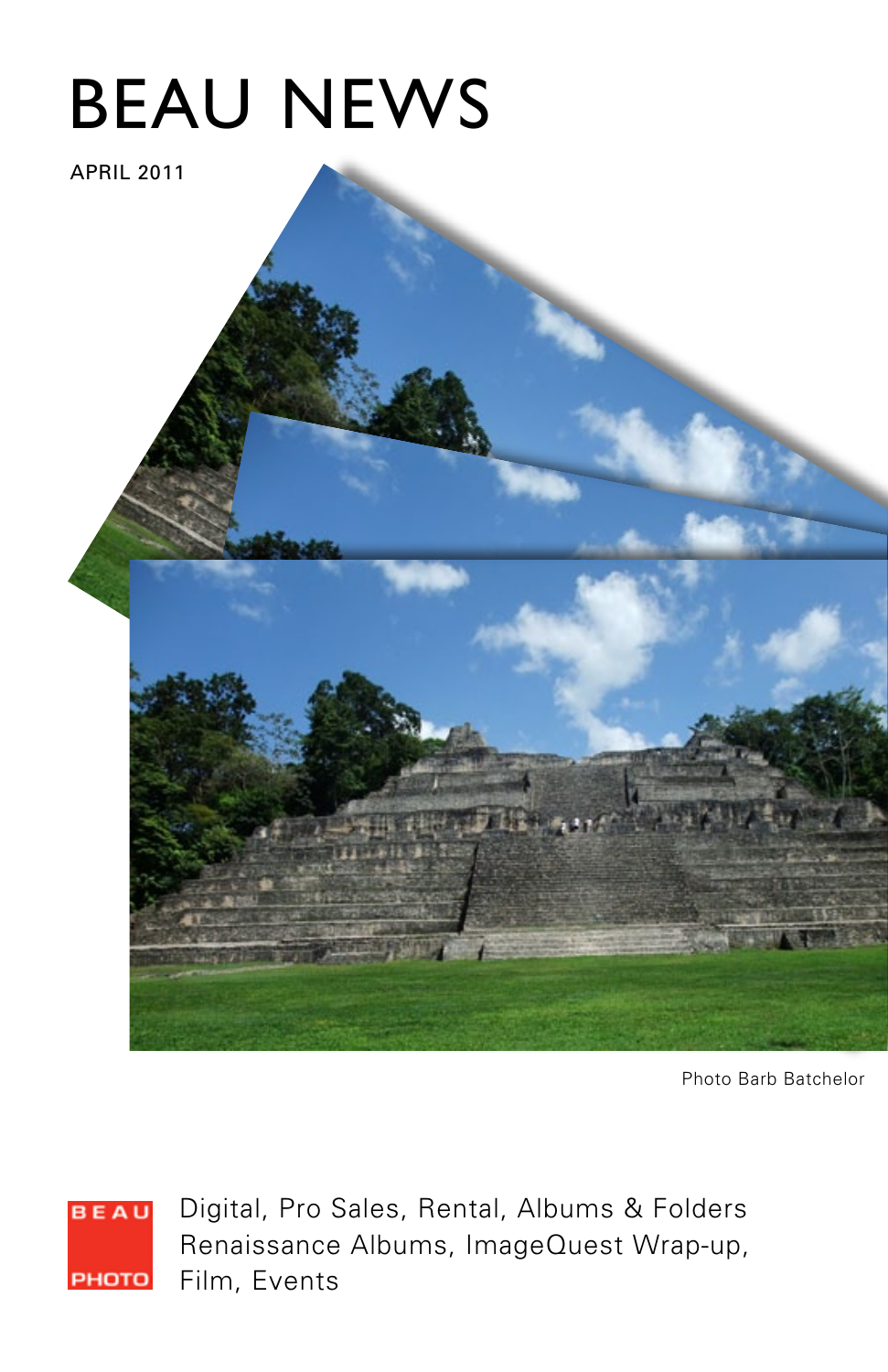# DIGITAL

MIKE M.

# *Camera Shipments and the Disaster in Japan*

Based on the terrible combination of disasters that Japan has recently suffered through, you need to expect that camera shipments are going to be severely constrained for the next few months. While we have fairly good stock on a number of items right now, once that stock is gone, things may be tight for quite a while. For example, we are getting an initial shipment from Fujifilm on the highly anticipated **X100**, however when the next shipment is due is anyone's guess. While there has only been minor damage to factories belonging to Canon, Nikon, Fujifilm etc., the issue is getting parts into these factories to manufacture items, the rolling blackouts which prevent the factories from operating and finally, the difficulties in shipping finished products out again. Not to mention, the people working in Japan are more than likely more concerned with their families, friends and putting their lives back together!

 If you would like to donate to help those suffering through the devastation in Japan, the Canadian Red Cross would be a good place: **http://www.redcross.ca/article.asp?id=38380&tid=001**

## *XRite DTP-94 Calibr ation Puck (in Monaco Optix XR Pro) - \$150 (one only)*

Considered by many to be the best monitor calibration puck ever made, the **DTP-94** is no longer available. We have one **Monaco Optix XR Pro** package remaining (originally \$459), and while the software is obsolete, you can still use the puck with the excellent ColorEyes Display Pro software... which we do not sell. However, it is available as an online purchase here, under the "Display Calibration", heading for \$175. *Here is a note about the DTP-94*: **http://www.integrated-color.com/cedpro/dtp94.html**



# *DataC olor Spyder3 Studio \$489 (last one)*

We have one of the excellent **Spyder3 Studio**  packages left at clearance pricing. Regular price was \$625. It has been replaced by the **Spyder3 Studio SR**, which is identical as far as monitor calibration and has a printer calibration puck that is slightly faster at reading than this original one. However for a \$136 savings, I would say it is worth losing a tiny bit of speed reading printer patches! It is not as though you have to calibrate most printers on a regular basis, rather just once when you start using a new type of paper.

 The clearance bundle includes the Spyder3 Elite monitor calibration package, the Spyder3 Print printer calibration system (same quality and software as the new XR), an alignment ruler to make it easier to line up the patches as well as a nice padded aluminum carrying case. All that for only \$489! When this is gone, the new XR will be a lot more expensive, costing at \$889.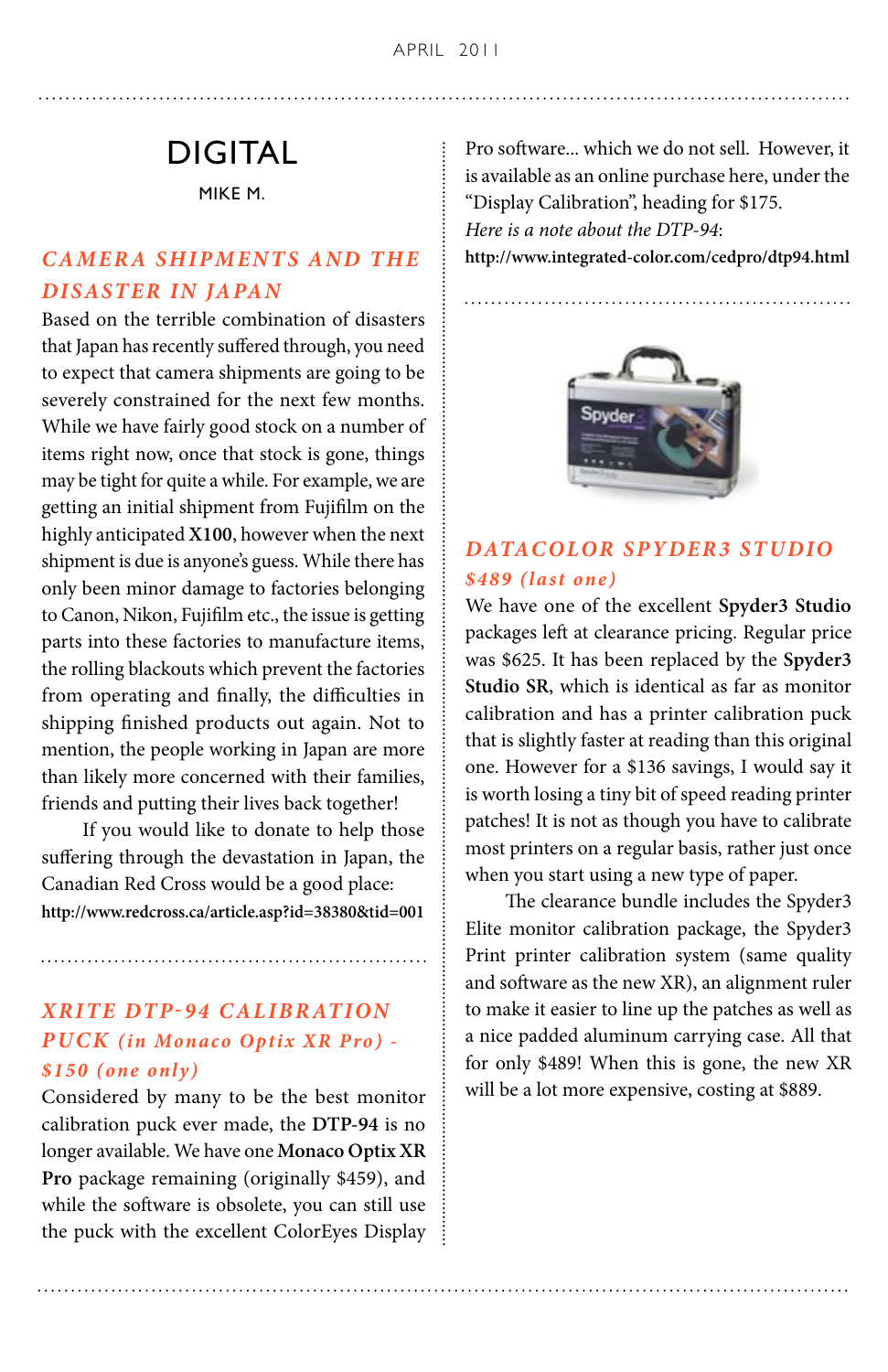#### BEAU NEWS

#### *April NIKOn SpecialS!*

We have lots of Nikon digital SLRs, lenses and flashes in stock. You will see savings of 3%-5% off our regular prices on most popular items. Call either Ken or myself (Mike) for a customized price quote.

 In addition, until April 30th, there is a **\$50 instant rebate** on **D7000 bodies** and kits as well!



#### **PANASONIC LENSES IN STOCK!**

While we are still unable to get the highly regarded GH2 bodies in, we do have a good selection of Lumix lenses in currently. In stock, we have the exceptionally sharp ultra-wide **7-14mm f/4** (\$1,299), the highly regarded **14mm f/2.5**  (\$439) and **20mm f/1.7** (\$479) pancake primes, the inexpensive **14-42mm** stabilized kit zoom (\$269) and the lastly, the sharp and lightweight **100-300mm f/4-5.6** stabilized zoom. Imagine a sharp **600mm f/5.6** equivalent stabilized zoom that fits in the palm of your hand for only \$669 – that's what you get with the sweet 100-300mm!

 Lastly we also have the top end **Lumix LX5**  point&shoot in stock, with its sharp **Leica 24- 90mm f/2-3.3** equivalent zoom for \$489, as well as the accessory **LCD viewfinder** for \$189. I have the LX5 and accompanying LCD viewfinder myself and can attest to its extremely high image quality and excellent lens!

PRO SALES KEN S.



#### *NEW Manfrotto heads*

The new **057** and **054 ballheads** provide the perfect match for carbon fiber tripods. The addition of a Q5 Quick Release system is great if you are moving back and forth from video to still. The heads offer increased ergonomics and speed, reduced weight, and accuracy thanks to 3 leveling bubbles. Both the 057 and the 054 ranges incorporate a robust magnesium body with improved lightness and new ergonomic levers for better comfort and velocity. Each head also includes a self lubricant ring for ultra-smooth movement. The unique 90°-105° Portrait Selector provides more versatility for vertical shooting.

| <b>Manfrotto 054 RC2</b> | \$192.95 |
|--------------------------|----------|
| <b>Manfrotto 057 RC4</b> | \$265.95 |

#### *New to Beau Photo!*

We are now a Wimberley dealer. Please contact me if you have been thinking about getting a Gimbal head. We have heads, plates and even a rental kit with Gitzo 6X carbon fiber legs so you can try before you buy!

#### *Used 4x5s*

We have a good selection of used 4x5 rail and field cameras. Come in and check out these beauties!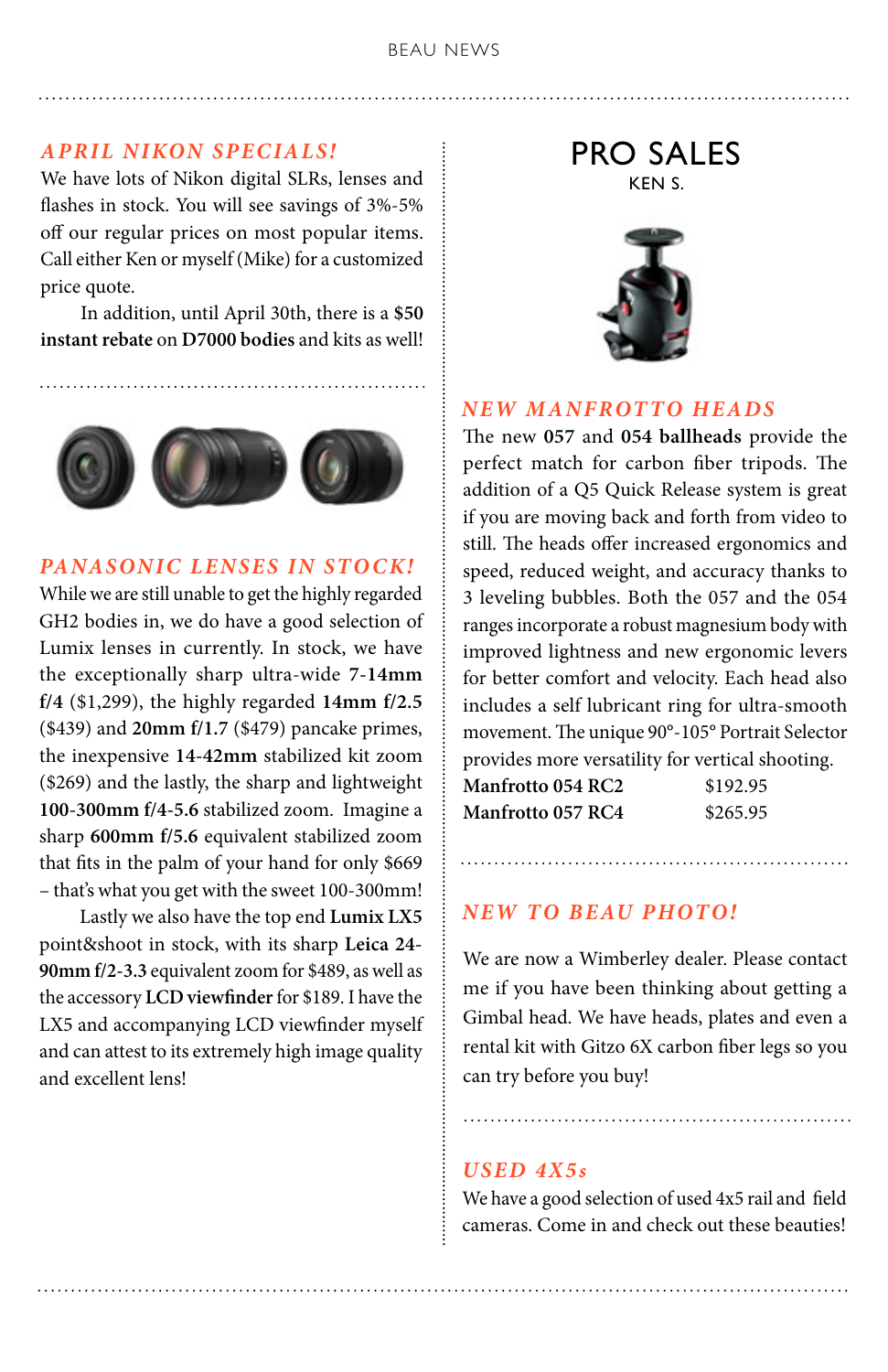

## *Phase one back P3 0+ Refurbished for V Series Hasselbl ad*

Top quality back for the fashion shooter with an ISO range of 50-1600, a 31.6 megapixel sensor, 0.8 fps. CCD. , and a lens factor 1.3 **Price \$9599.00** 

## *Profoto SPRING PROMOTIONS*



*1* Get a free AcuteB lamphead, and a new zoom reflector with your purchase of an **AcuteB2 AirS** or **AcuteB2 AirS/R**.

*2* Get a free Pro lamphead and a new zoom reflector with your purchase of **Pro-B3 AirS** or **Pro-B3 AirS/R 344MHz**.

*3* Get a free ProB lamphead and a new zoom reflector with your purchase of **Pro-7b 1200**\*

*\*packs are delivered with Pb Lead Acid battery and Standard 2a Charger \**



*4* Purchase any Profoto softbox and receive a **free Profoto Speedring**. *Value \$150.00*

- *5* All **D1** kits or single unit **15% OFF**!
- *6* Profoto **D1 Studio Kit 500/500 Air**
- *Reg. \$2995.95* **Sale \$2549.95**
- *7* All Profoto **air devices 20% OFF**!



*Beau Photo will be closed on Go od Friday, April 22nd and Easter Monday. We will be back in business on Tu esday April 25th.*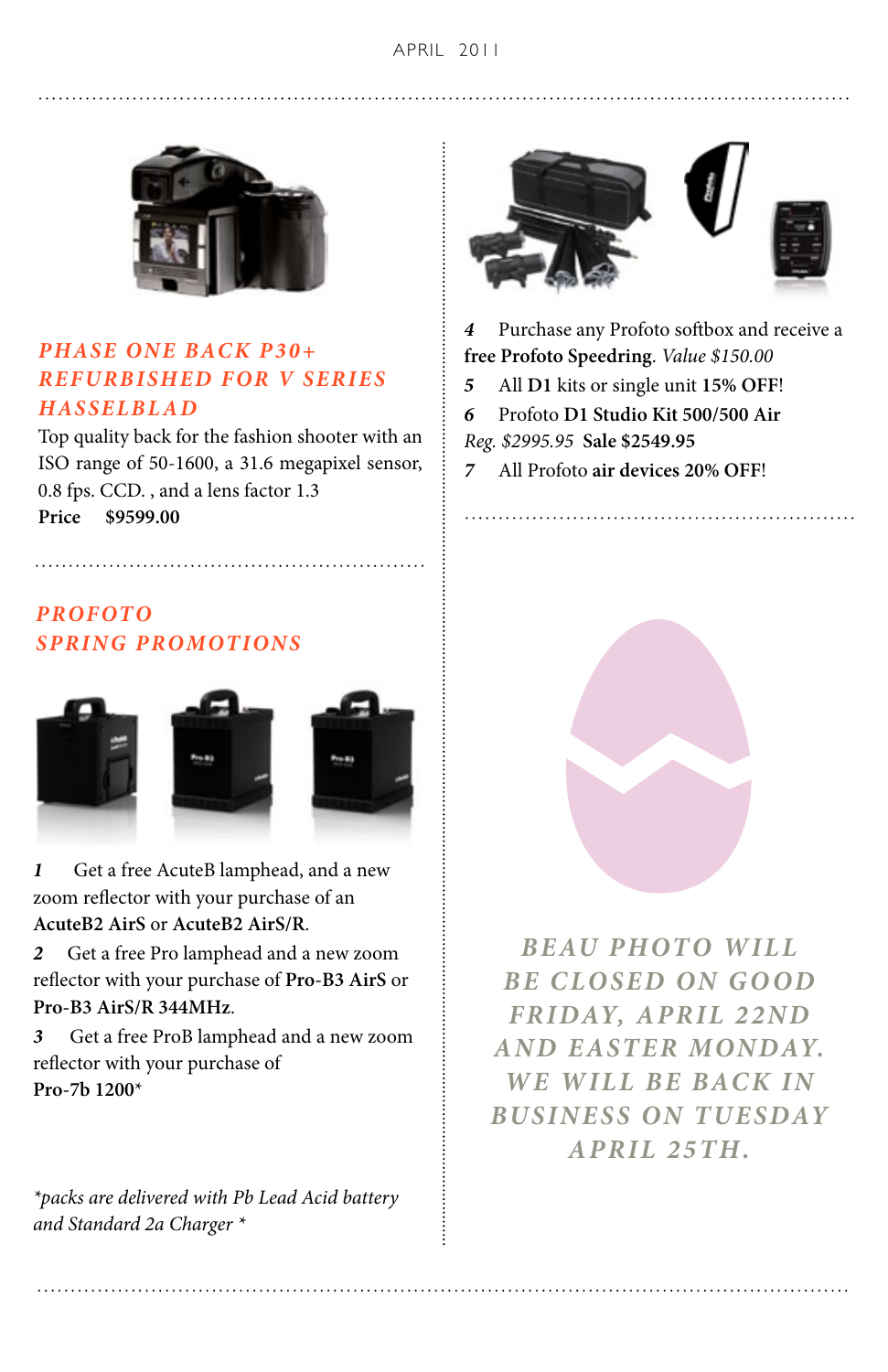#### BEAU NEWS



# COME SEE THE NEW PHASE ONE IQ 180!

*Mark your calendAr for A FULL DAY of training and shooting!* 

# *Phase One IQ 180 Demo plus Fashion and Food shoot*

*Wed, April 13th 6:30-9:30PM @ Vancouver Photo Workshops*  **Cost: \$10.00 or \$5.00 for students and Capic/PPOC-BC members**

The evening will start with an introduction to Capture One Pro 6 and an overview of the amazing Phase One IQ 180 back and DF camera system. Then we will move to the shooting portion of the event where we will have two shooting stations set up:

 One station will have a food photographer / stylist, and a full set up of what a professional food shoot looks like. Attendees will be welcome to shoot with the Phase One camera and back. Don't forget to bring your own CF card to take images home with you. The second will be a fashion set up with a model and hair /makeup artist. There will be a few changes of wardrobe so there will be ample opportunities for people to photograph the model.

 Please RSVP for all the events to: prosales@ beauphoto.com or call Ken at 604 734-7771 Here are some of the deals we are offering!

• Buy Capture-U at 1/ 2 price with the Set-up and Workflow course

• Take both courses and get Capture-U free If you attended one of our past Capture One workshops, get a Capture-U subscription extension for 1 year by taking either course.

# *Capture One PRO 6 Set-up and Workflow Course*

*Wed, April 13th 9AM-12PM @VPW* **Cost: \$200.00**

#### *Requirements*

 • This course is required before taking the Advanced Techniques user course.

 • Bring a laptop to work-along and save settings and workflow. Power will be supplied, but you will need to bring your power adapters.

#### *Course Content*

Set up Capture One for the best possible quality with the least amount of post production. This course includes colour management workflow, detail control in highlights and shadows for RGB or CMYK output. Detailed review of custom set-up capabilities, preferences and simple ways to save and use your settings on multiple computers. Increase quality with the right set-up! Sessions workflow vs. EIP format.

#### *Who should attend*

All photographers using Capture One with DSLR's , Phase One, Leaf or Mamiya backs, digital techs and assistants, retouchers looking to save time and produce more in less time.

*S et-up and Workf low Course content :* **http://www.beauphoto.com/frames/specials/beau\_phase\_April13.pdf**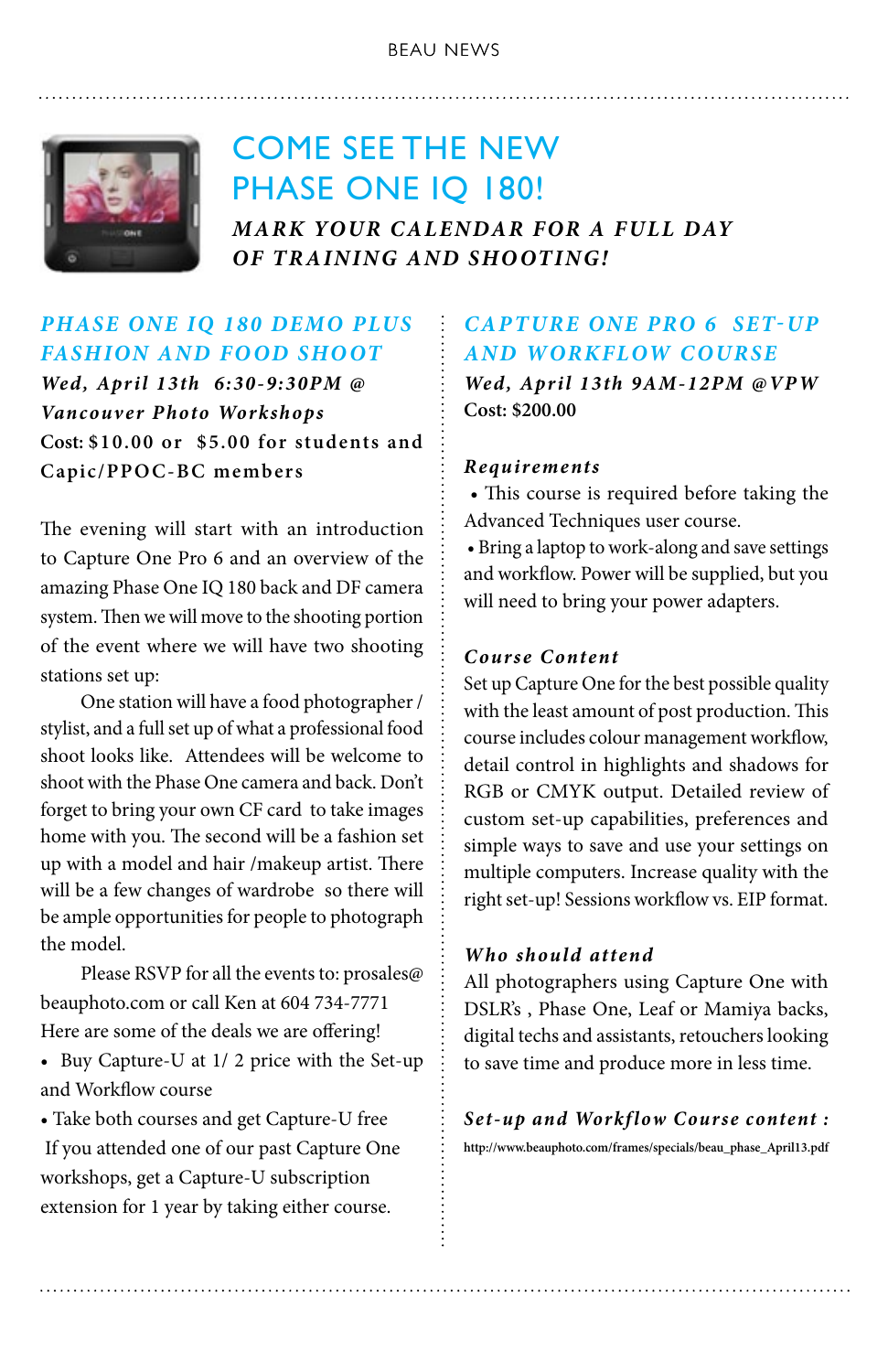## *Capture One PRO 6 Adva nced Techniqu es Course*

*Wed, April 13th 1-4PM @VPW* **Cost: \$200.00**

#### *Requirements*

• Set up and workflow course required to attend this course unless workshop taken before.

 • Past attendees of the Capture One all day workshop can take this course without taking the Set-up and Workflow course

 • Bring a laptop to work-along - RAW files will be supplied for training purposes

#### *Course Content*

Advanced techniques includes: colour management workflow, detail control in highlights and shadows for RGB or CMYK output, Colour Editor, Styles, Black and White techniques advanced LCC and Lens tools, Keystone correction and lots more!

#### *Who should attend*

Photographers focused on capture and the craft of photography, fine artists, digital techs and assistants, retouchers. This course is for digital back and DSLR users.

#### $Set-up$  and Workflow Course content :

**http://www.beauphoto.com/frames/specials/spechome.html#phaseone\_ april13**

RENTALS JASON K.



# *NEW! Wimberley Head – Version II*

Due to customer demand, we finally have added a Wimberley head to our growing list of rental equipment! The **Wimberley WH-200** head is a specialized tripod head for large telephoto lenses. The panning base has zero play, and its Gimbaltype design allows one to rotate the lens around its centre of gravity for easy manipulation of large lenses. The WH-200 is a joy to use while shooting sports events or wildlife... So reserve it ASAP for the fast approaching birding season!

 We also have various plates so the head can be used with various long telephoto lenses ranging from 300mm to 600mm. The Wimberley WH-200 head comes paired with a **Gitzo GT5531S** carbon fibre 3-section tripod for the ultimate in strength and lightweight portability.

 This tripod and head combination is highly recommended for use with our long telephoto rental lenses such as:

| - Canon 300mm f2.8       | \$75/day  |
|--------------------------|-----------|
| - Canon 500mm f4L IS USM | \$140/day |
| - Nikon 300mm f2.8 VR    | \$75/day  |
| - Nikon 400mm f2.8 VR    | \$160/day |
| $-$ Nikon 500mm f4 AF-S  | \$140/day |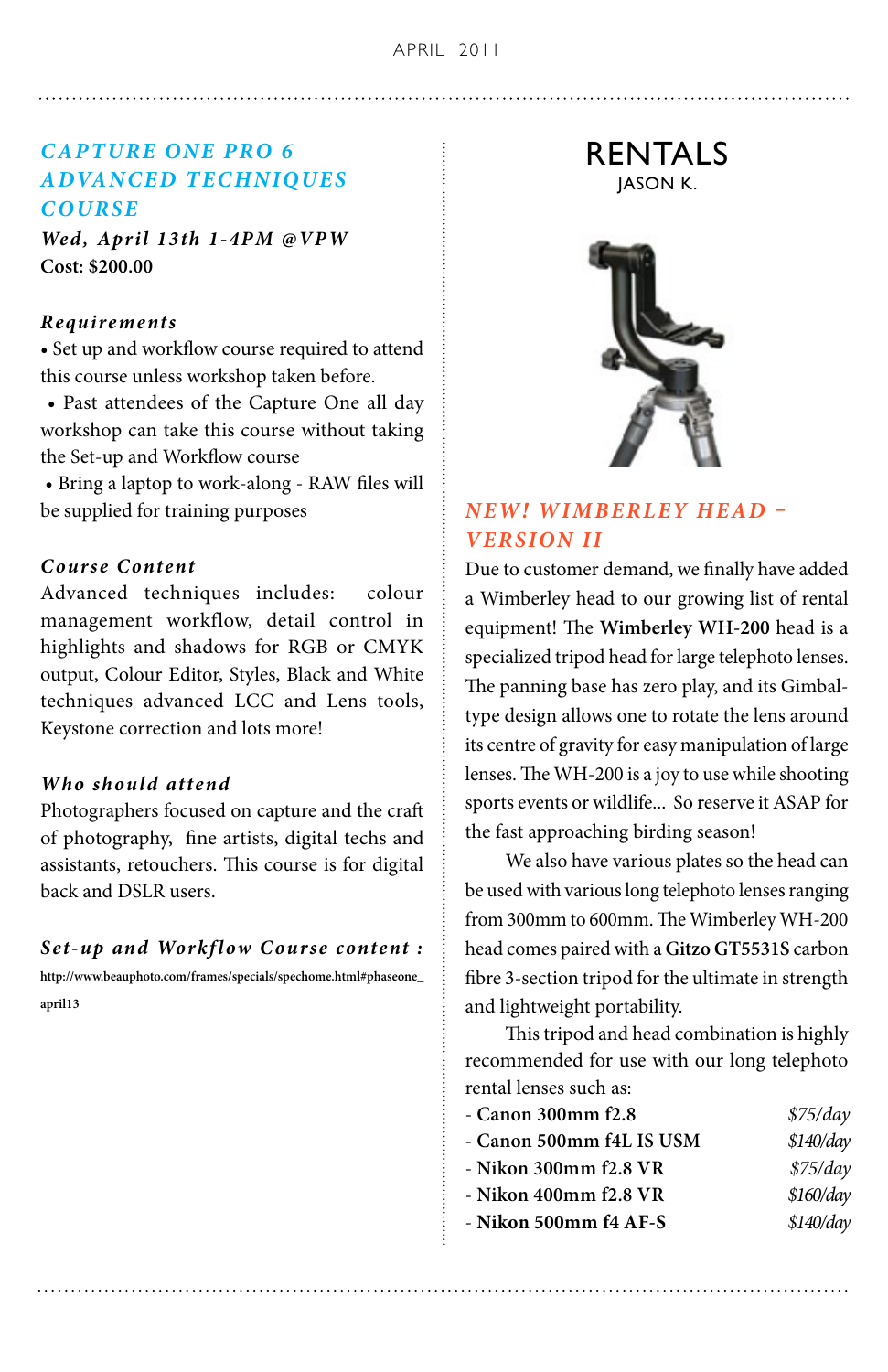#### *Easter Weekend Rates*

The really long weekend is upon us! We will be closed from April 22 to April 25, so all you weekend warriors will need to pick up on **Thursday, April 21** and return on **Tuesday, April 26**. Four full days for the price of one! This is a great opportunity to take out a lighting kit or a DSLR that you covet and play/experiment with it - maybe an impromptu fashion shoot with a fog machine? Whatever you end up wanting to rent, be sure to book early, as it is traditionally a very busy weekend!

# ALBUMS & FOLDERS BARB B.

I have returned from Vacation. My husband and I had a wonderful adventure in Belize and Guatemala where we flew in ever-decreasing sizes of aircraft (the last, smallest one was a 4-seater Cessna Skyhawk) and visited the sites of three major Mayan Ruins: Lamanai, Caracol, and Tikal.

### *TAP UPDATES*

TAP prices have now been updated for 2011. If you'd like to receive our Catalogue set (or if you simply need pricing updates via PDF), please let me know.

 *FYI*: We still have a few of the discontinued **55-2** and **57-2 TAP Proof books** and 4x5 **Fanfare**  Albums on hand at blowout prices.

 **TAP** has added a new line of Sports Memory Mates; the '**Play Hard**' line. Their web site should now be updated to include these mounts. Please advise if you'd like an illustration.

 **Reminder:** Due to internal changes at TAP, shipping times have increased. If you're considering special-ordering any of the TAP

products, please be aware: You'll need to allow about 5 weeks to avoid rush shipping and brokerage charges. Please give me as much lead time as possible to avoid disappointment and/or extra expense. Very large orders of 'stock' items might also require extra time for additional product to arrive.

#### *i ncreased AGT inventory*

AGT has a new paper **CD/DVD folder**. It will accept 2 CD/DVD's and has notches for a business card. If you attended Image Quest, you might have seen the samples at Beau's booth. Available in white, cyan, green, purple, red and black, they start at \$0.78 each, then drop to \$0.70 each at purchases of 100 and to \$0.62 each at 1,000 items. They are also printable if you'd like to add your name or studio information.

 We're now stocking the **AGT Viewmounts**  in several sizes: We've had the 8x12 size for a number of years, and have just added 4x6, 5x7 and 8x10 sizes, in black with black foil. They're similar to the TAP 'Panel mounts', but made with a nicer/sturdier cardstock. Prices start at \$0.54 each for the 4x6 and 5x7 size, and at .86 each for the 8x10 size (I have some samples on hand if you'd like to assess them for your use). These can be special ordered with gold or silver foil. If you're interested in personalized mounts, they can also be imprinted.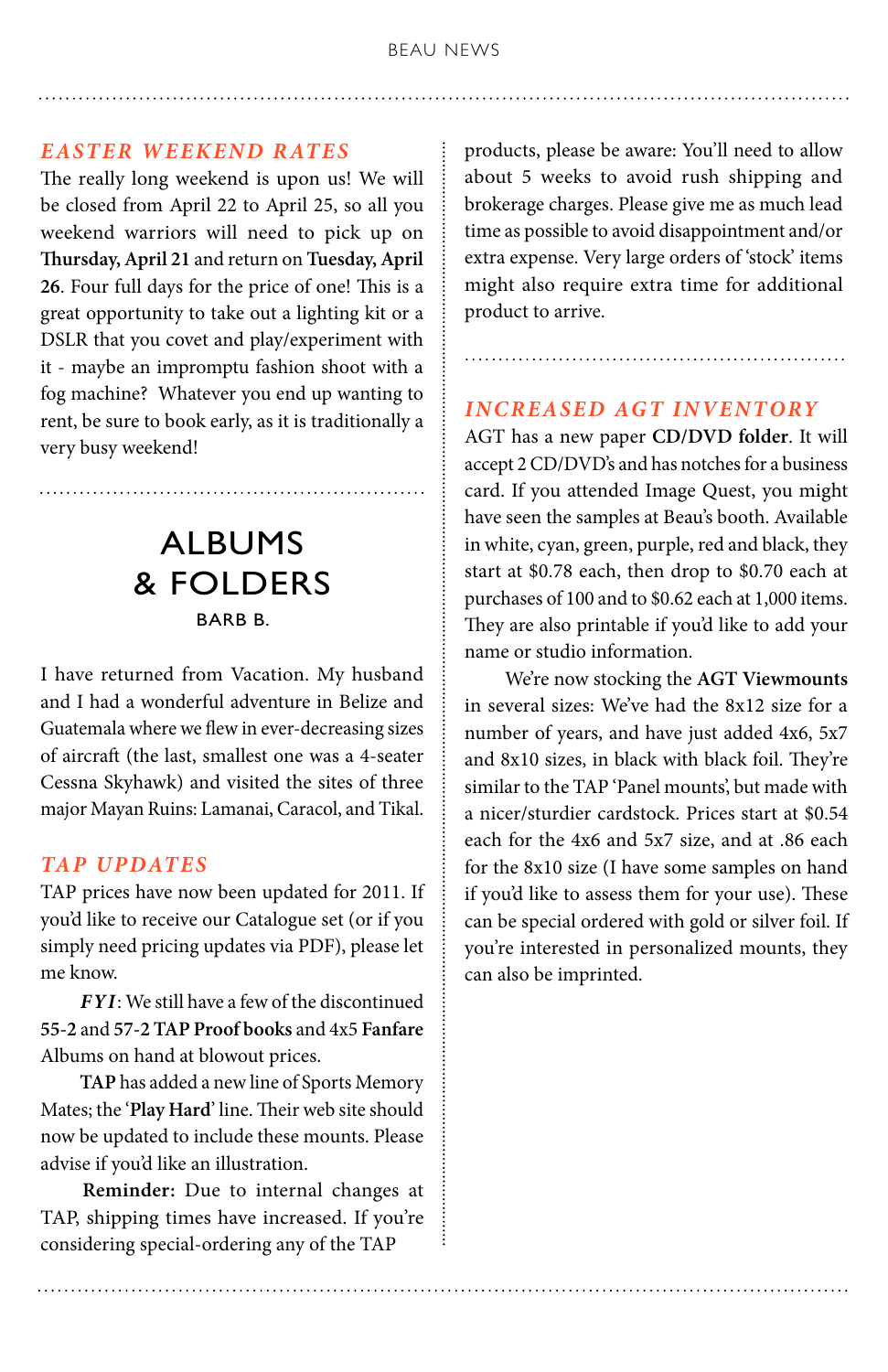# RENAISSANCE ALBUMS SIMON B.

**PPOC 2011 Canadian Imaging** *Conference & Trade Show, Apr 16-20* Myself, Ken and Carol will be there showcasing products from Beau Photo!

 We will have on display an exciting new range of Renaissance albums, as well as new paper samples and cover options. I am very excited to showcase the new **MOD Box** designed to display an iPad with a traditional album. If you require more information about the show and want to organize a meeting please feel free to contact me.

 The new Renaissance Albums pricelist was issued on March 1st, along with a list of phase out and discontinued lines. If you have not yet received this information please let us know and we can send you a copy.

 I hope to see you at PPOC in Banff. If you can't make it this year, please look out for our daily posts on Facebook and Twitter for news and updates.

#### *WPPI WINNERS !*

Great news! Our Renaissance clients Anthony and Rina Chan of Infused Studios in Edmonton have done it again! Another award-winning album at WPPI - 3rd place in Informal Album. In addition to placing third, 5 of Infused Studios' albums received Accolades of Excellence. But wait there's more. Anthony and Rina took home 4 Accolades for prints as well. Way to go! **http://www.infusedstudios.ca/** 

# IMAGEQUEST WRAP-UP CAROL P.



Congratulations to all the award winners at the annual PPOC-BC awards banquet at ImageQuest in Richmond! The Beau Photo sponsored awards went to Frances Litman in Victoria for "**Portrait of a Woman**" and to PPOC-BC president, Rob Salmon for "A**nimals Wild or Domestic**". Brenda Hala of Vernon and Tracey Harper of Victoria both received their Fellowship Awards and, the Photographer of Year is...The lower mainland's own Paul Wright. All well deserved!

# FILM DENNIS H.

#### *BEAU PHOTO FILM DRIVE*

*Donate your expired or unused film to Beau Photo!* Proceeds will go entirely to the Canadian Red Cross. If you are looking for rare film this will be a great opportunity to get some! You can also donate directly to the Red Cross: **http://www.redcross.ca/**